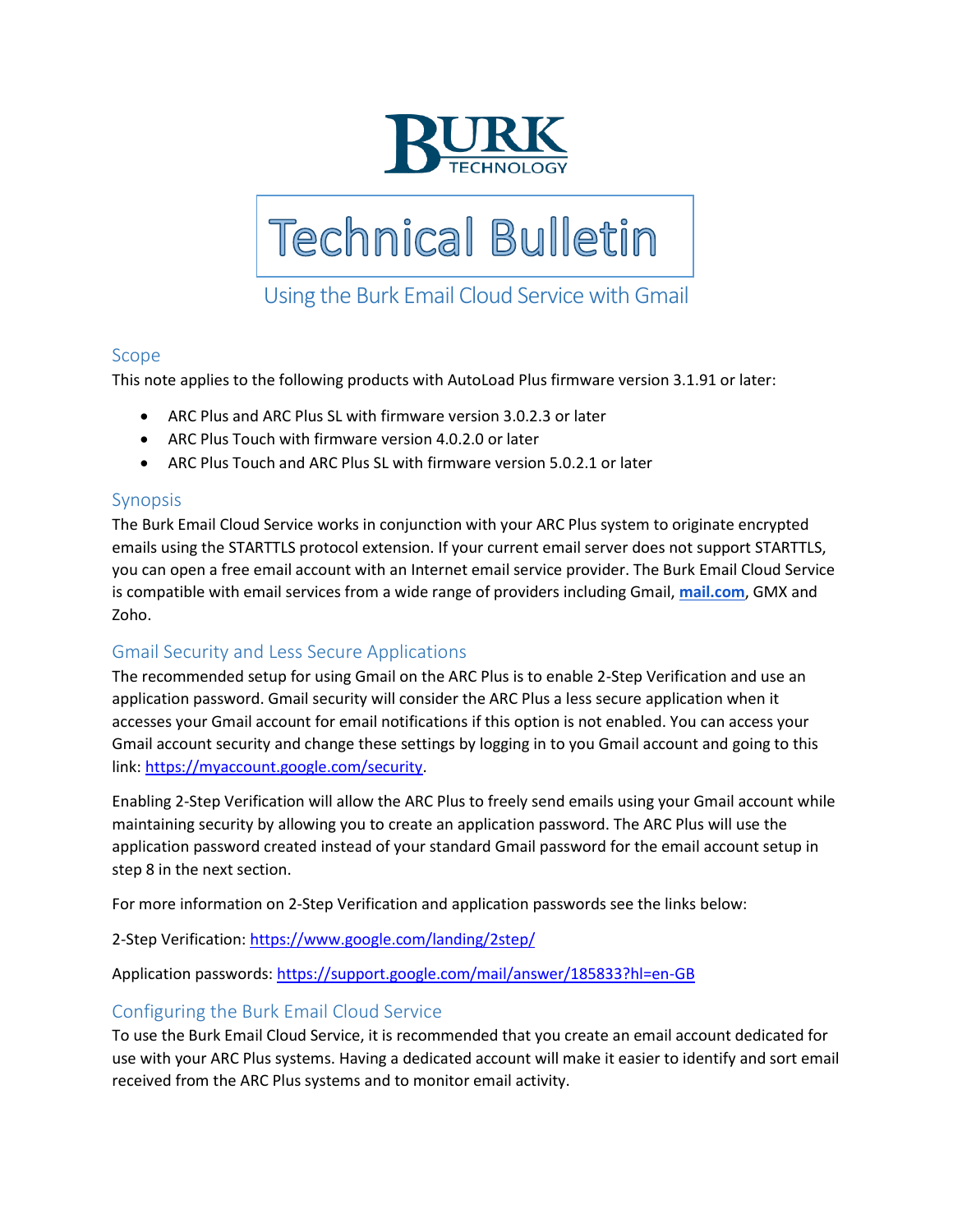To configure the ARC Plus system for use with the cloud service, complete the following configuration steps in Autoload Plus:

- 1. Open Autoload Plus and connect to your ARC Plus, as described in your ARC Plus Manual.
- 2. Right-click the ARC Plus you want to configure.

|    | <b>Example LocalSite</b> |                                                | <b>Status Alarms</b> | <b>StatusActions</b>     | <b>Status Notifica</b> |
|----|--------------------------|------------------------------------------------|----------------------|--------------------------|------------------------|
|    |                          | Settings                                       | ۲                    | A<br>Alarm Notifications |                        |
|    |                          | Plus-X Devices                                 |                      | ▦<br>Calendar            | M                      |
|    |                          |                                                |                      |                          |                        |
| 3. |                          | <b>Click Settings &gt; Alarm Notification.</b> |                      |                          |                        |
|    |                          | Alarm Notifications                            |                      | $\mathbf{x}$             |                        |
|    |                          | <b>Email Settings</b><br>Email Lists           | <b>Dialout Lists</b> | じ                        |                        |
|    |                          | SMTP server:                                   |                      |                          |                        |
|    |                          | 25<br>SMTP port:                               | $\Rightarrow$        |                          |                        |
|    |                          | From address:                                  |                      |                          |                        |
|    |                          | Reply address:                                 |                      |                          |                        |
|    |                          | <b>SMTP Server Requires Security</b>           |                      |                          |                        |
|    |                          | Usemame:                                       |                      |                          |                        |
|    |                          | Password:                                      |                      |                          |                        |
|    |                          | <b>V</b> Enable Cloud Emails                   |                      |                          |                        |
|    |                          | Cloud server:<br>cloud.burk.com                |                      |                          |                        |
|    |                          | Cloud port:<br>4095                            | 수                    |                          |                        |
|    |                          | <b>STARTTLS</b><br>Cloud protocol:             | ٠                    |                          |                        |
|    |                          |                                                |                      |                          |                        |
|    |                          |                                                |                      | OK<br>Cancel             |                        |
|    |                          |                                                |                      |                          |                        |

- 4. In the **SMTP server** box, enter the IP Address or name of your email provider's SMTP server, for example smtp.gmail.com. [Note: If you reference the mail server by name, a DNS must be entered in the Network Settings configuration.]
- 5. Enter the **SMTP port** required by your email provider for STARTTLS (often 587).
- 6. In the **From address** box, enter the email address you have established with your email provider.
- 7. The **Reply address** can be the same as the From address, or a different address can be supplied if desired for receipt of reply emails or undeliverable messages.
- 8. Check the box **SMTP Server Requires Security** and fill in the username and password for your email account. Use the Gmail application password you created here.
- 9. Check the **Enable Cloud Emails** box.
- 10. Accept the default Cloud server, **cloud.burk.com**.
- 11. Accept the default Cloud port, **4095**.
- 12. Accept the default Cloud protocol, **STARTTLS**
- 13. Click **OK** to submit the dialog box.
- 14. Select **File**>**Save** to save the updated configuration to the ARC Plus unit.